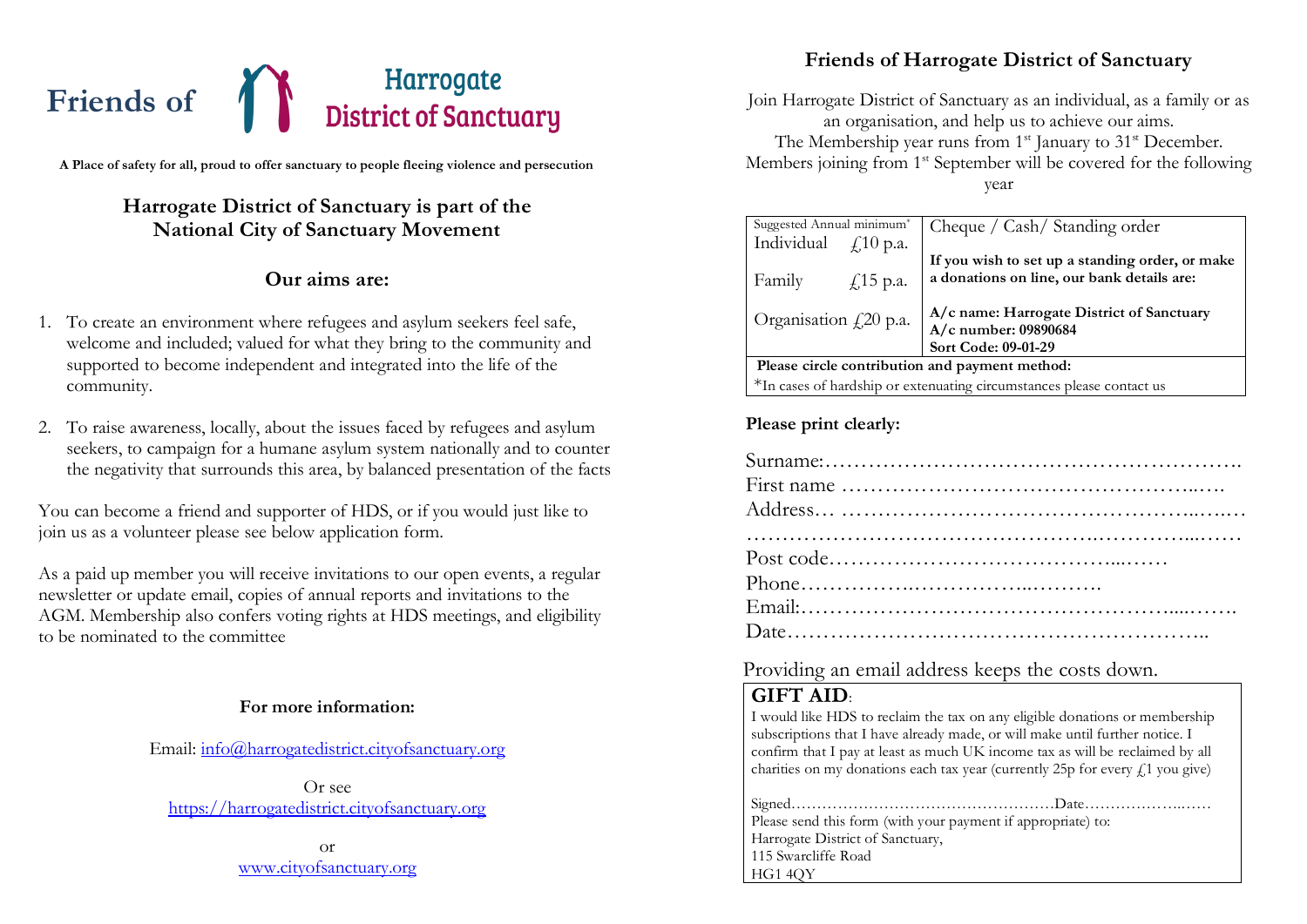

## **Volunteer Application Form**

| Title          |        |  |
|----------------|--------|--|
| Forename       |        |  |
| Surname        |        |  |
| Date of Birth  |        |  |
| Postal address |        |  |
| Email address  |        |  |
| Telephone      | Home   |  |
|                | Mobile |  |

| Please share your motivation for volunteering with HDOS |                                                                                                                                                                                                                  |  |
|---------------------------------------------------------|------------------------------------------------------------------------------------------------------------------------------------------------------------------------------------------------------------------|--|
|                                                         |                                                                                                                                                                                                                  |  |
|                                                         |                                                                                                                                                                                                                  |  |
|                                                         | HDOS Volunteer Roles, please tick those of interest to you.                                                                                                                                                      |  |
|                                                         |                                                                                                                                                                                                                  |  |
| $\Box$                                                  | Arabic Interpreter (Enhanced DBS required)                                                                                                                                                                       |  |
| п                                                       | Offering lifts (Enhanced DBS required)                                                                                                                                                                           |  |
| П                                                       | Social Events Coordinator                                                                                                                                                                                        |  |
| п                                                       | Befriender                                                                                                                                                                                                       |  |
| □                                                       | Arranging or assisting with fund raising                                                                                                                                                                         |  |
| □                                                       | Assisting with awareness raising events                                                                                                                                                                          |  |
| п                                                       | <b>School Engagement</b>                                                                                                                                                                                         |  |
| п                                                       | Campaigning                                                                                                                                                                                                      |  |
| П                                                       | Committee member                                                                                                                                                                                                 |  |
| п                                                       | Other                                                                                                                                                                                                            |  |
|                                                         | <b>Providing Lifts</b>                                                                                                                                                                                           |  |
|                                                         | If you have expressed an interest in providing lifts, please tick the following box to confirm you will behappy<br>for HDOS to ensure you hold an appropriate driving license and fully comprehensive insurance. |  |
|                                                         |                                                                                                                                                                                                                  |  |
|                                                         | <b>Relevant Experience</b>                                                                                                                                                                                       |  |
|                                                         | Please give details of any experience, qualifications, training or interests which you feel are relevant to                                                                                                      |  |
|                                                         | volunteering with HDOS                                                                                                                                                                                           |  |
|                                                         |                                                                                                                                                                                                                  |  |
|                                                         |                                                                                                                                                                                                                  |  |